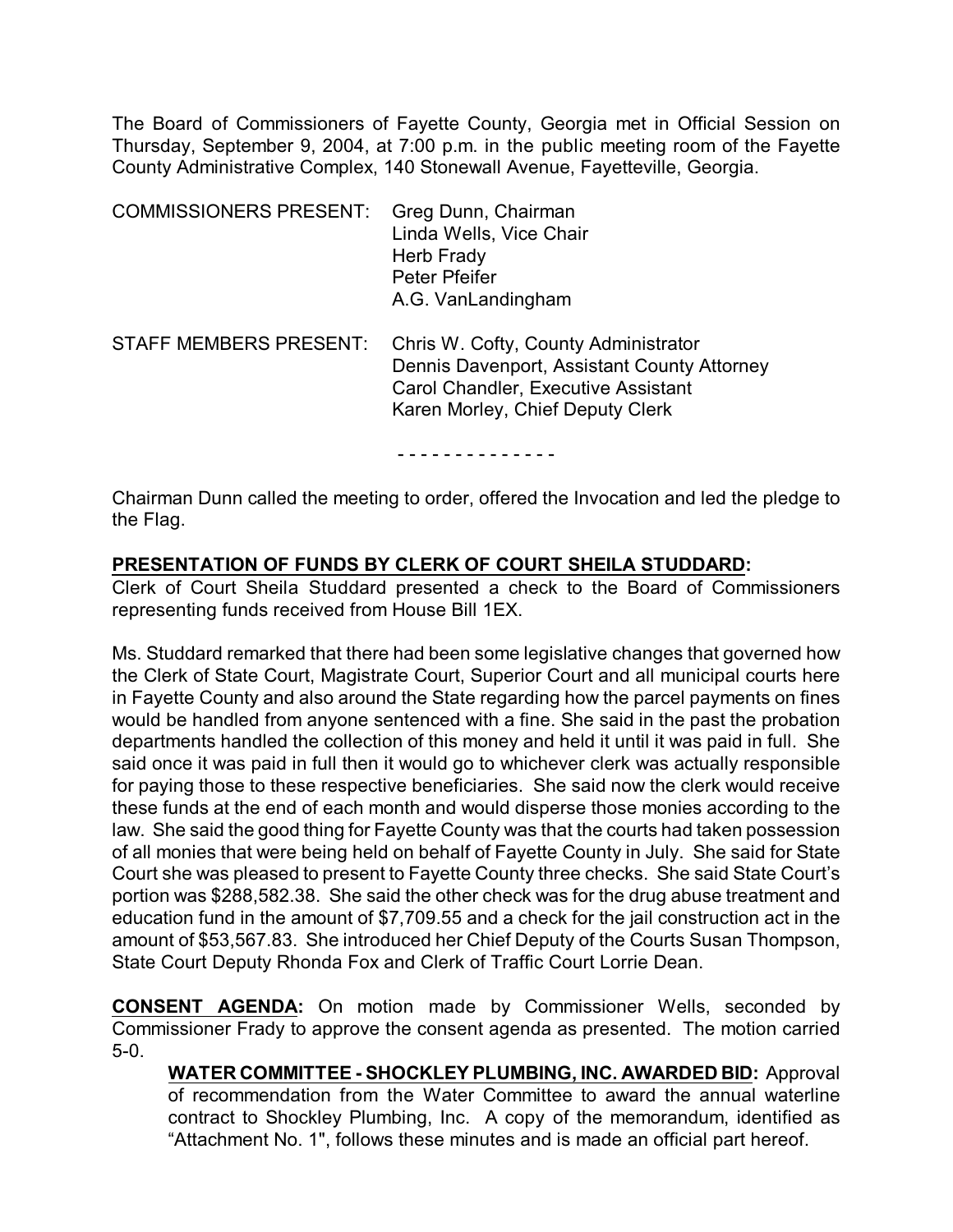**ROAD DEPARTMENT - AGREEMENT WITH TOWN OF TYRONE:** Approval of Agreement between Fayette County and the Town of Tyrone for resurfacing the Town's roads. A copy of the Agreement, identified as "Attachment No. 2", follows these minutes and is made an official part hereof.

**ROAD DEPARTMENT - AGREEMENT WITH TOWN OF BROOKS:** Approval of Agreement between Fayette County and the Town of Brooks for resurfacing the Town's roads. A copy of the Agreement, identified as "Attachment No. 3", follows these minutes and is made an official part hereof.

**WATER COMMITTEE - PAINTING OF WATER TANK IN PEACHTREE CITY TO GO OUT FOR BID:** Approval of Water Committee recommendation to put out for bid the painting of the 250,000 gallon water tank in Peachtree City. A copy of the memorandum, identified as "Attachment No. 4", follows these minutes and is made an official part hereof.

**EMERGENCY SERVICE DEPARTMENT - PURCHASE OF 2005 FORD EXPEDITION:** Approval of recommendation from the Director of Purchasing Tim Jones to purchase a 2005 Ford Expedition for the Emergency Services Department. A copy of the request, identified as "Attachment No. 5", follows these minutes and is made an official part hereof.

**PURCHASING DEPARTMENT - ARWOOD AUCTION COMPANY AWARDED AUCTIONEERING SERVICES:** Approval of recommendation from the Director of Purchasing Tim Jones to award auctioneering services to Arwood Auction Company to conduct the county's auction on October 16, 2004. A copy of the memorandum, identified as "Attachment No. 6", follows these minutes and is made an official part hereof.

# **STATE COURT - AGREEMENT WITH JUDICIAL CORRECTIONAL SERVICES,**

**INC.** Approval of contract with Judicial Correctional Services, Inc. for State Court probation services. This item was tabled from the September 1<sup>st</sup> Board of Commissioners' meeting. A copy of the Agreement, identified as "Attachment No. 7", follows these minutes and is made an official part hereof.

### **PUBLIC COMMENT:**

Members of the public are allowed up to five minutes each to address the Board on issues of concern other than those items which are on this evening's agenda.

**Kathie Cheney:** Kathie Cheney, 24 Parkgate Lane, Peachtree City commented that it had been approximately a year and a half ago that the Board of Health initially ask the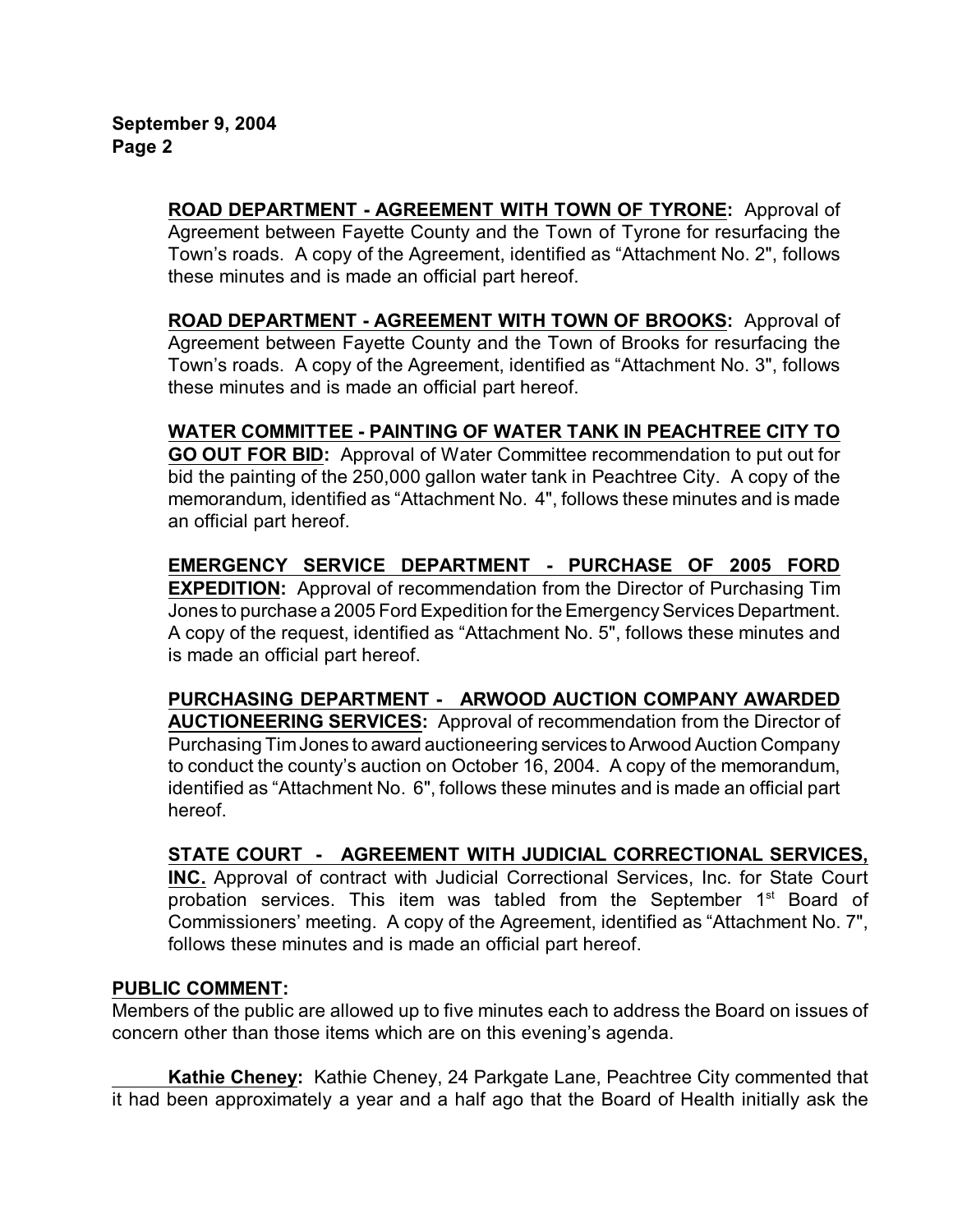### **September 9, 2004 Page 3**

Fayette County Commission to deal with second hand smoke. She said at that time the Board asked the local municipalities to come up with their proposals. She remarked that Peachtree City had worked out their ordinance. She presented a copy of Peachtree City's ordinance to the Board. She said she hoped that the other communities would also be looking into this issue. She said this had not been an easy process. She commented that it had taken a while but they had finally come up with something that basically did not cover bars. She said bars were more vulnerable. She stated that liquor sales were one of the problems and were tied in with smoking. She said because restaurants were not tied totally tied to liquor sales, have a little bit more flexibility. She said she felt bars needed to be dealt with more on a State wide basis. She said this was the reason she had gone to the last session of the State Legislature. She said they had the votes to get this passed on a State wide basis but they could not get it passed through the mechanisms, therefore it was put back on the local communities. She said they were hoping to get enough local communities and also Fayette County to show the State a more comprehensive solution. She said last April the CDC came forth with a study that showed that as little as 16 minutes exposure to tobacco smoke could initiate a heart attack. She said studies showed that people such as herself with long undiagnosed clogged arteries were the most susceptible. She said this was what could initiate a heart attack or a stroke. She remarked that 65 million baby boomers were close to the age of 60.

# **STAFF REPORTS:**

**EXECUTIVE SESSION:** Assistant County Attorney Dennis Davenport requested an executive session to discuss one legal matter.

**EXECUTIVE SESSION:** On motion made by Commissioner Wells, seconded by Commissioner Frady to adjourn to executive session to discuss one legal matter. The motion carried 5-0.

**LEGAL:** Assistant County Attorney Dennis Davenport discussed a legal matter with the Board.

On motion made by Commissioner Wells, seconded by Commissioner VanLandingham to authorize Attorney Davenport to proceed in this matter. The motion carried 5-0.

**EXECUTIVE SESSION AFFIDAVIT:** On motion made by Commissioner Wells, seconded by Commissioner Frady to authorize the Chairman to execute the Executive Session Affidavit to affirm that one legal matter was discussed in executive session. The motion carried 5-0. A copy of the Executive Session Affidavit, identified as "Attachment No. 8", follows these minutes and is made an official part hereof.

There being no further business to come before the Board, Chairman Dunn adjourned the meeting at 8:20 p.m.